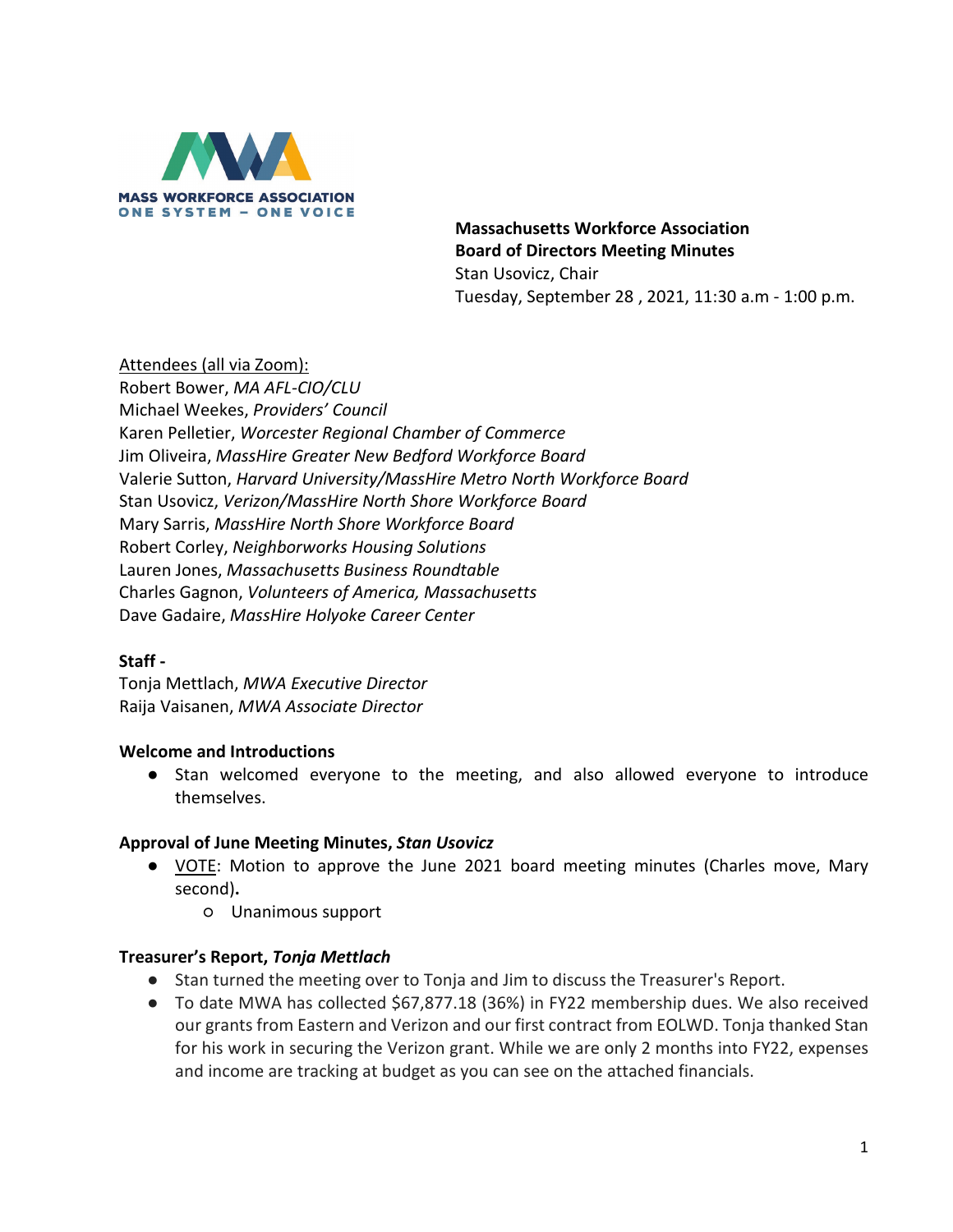- Tonja then explained the two votes for the Board to discuss and vote on. First is to close out FY21 finances, all financial materials were included in your budget packet (pp 18-21) and to approve a financial review for FY21 (same as what we did last year). Second, will be on the financial review RFP included in the packet (pp 25-27) as well.
- Jim shared some comments as Board Treasurer around how transparent and easy staff make sharing all financial information and updates.
- VOTE: Motion to accept the FY21 close out and a financial review for FY21 (Jim move, Rob second).
	- Unanimous support.
- VOTE: Motion to approve the financial review RFP (Bob move, Valerie second).
	- Unanimous support.

# **Governance Update,** *Raija Vaisanen and Tonja Mettlach*

- Stan updated the board on MWA's conflict of interest policy. MWA has had a conflict of interest policy in place for board members since 2019 but would like all members to rereview and sign. Tonja will pass along the policy for electronic signature.
- Tonja then discussed MWA's proposed document destruction policy (board packet pp 35- 39). This written policy was suggested by the audit firm after our FY20 financial review. The document was drafted and approved by the Governance committee and today we are asking the Board for a vote.
- VOTE: Discussion and acceptance of MWA document destruction policy (Jim move, Charles second)
	- Unanimous support
- Raija updated the board on MWA's DEI working strategic plan (board packet pp 28-29) and described the process that MWA went through to develop this working document, starting with training in June through the Greater Boston Chamber/Diversity@Work, and getting feedback from the Governance Committee.
	- Mary asked if MWA has the budget to execute this plan. Raija responded that in the first year or two there are no additional costs planned - action items are incorporated into standing budget line items such as programming for members, professional development, etc. MWA believes that for any significant expense in the plan (for instance, more intensive training opportunities for members) that we could fundraise from outside the membership to support those activities.
	- Michael asked whether MWA had the capacity currently to operationalize this plan. Raija responded that MWA welcomes feedback on whether the plan is too ambitious, but that we did work to try to make this a realistic plan given our small staff.
	- Jim asked whether there should be a separate standing committee to support this work and plan. Tonja responded that MWA has been using the Governance Committee as the place to receive feedback and consultation. Stan suggested that MWA notify the entire board when this work is being discussed in Governance so that other board members could attend if they were interested.
- **DICITE:** Discussion and Acceptance of DEI working strategic plan (Jim move, David second)
	- Unanimous support